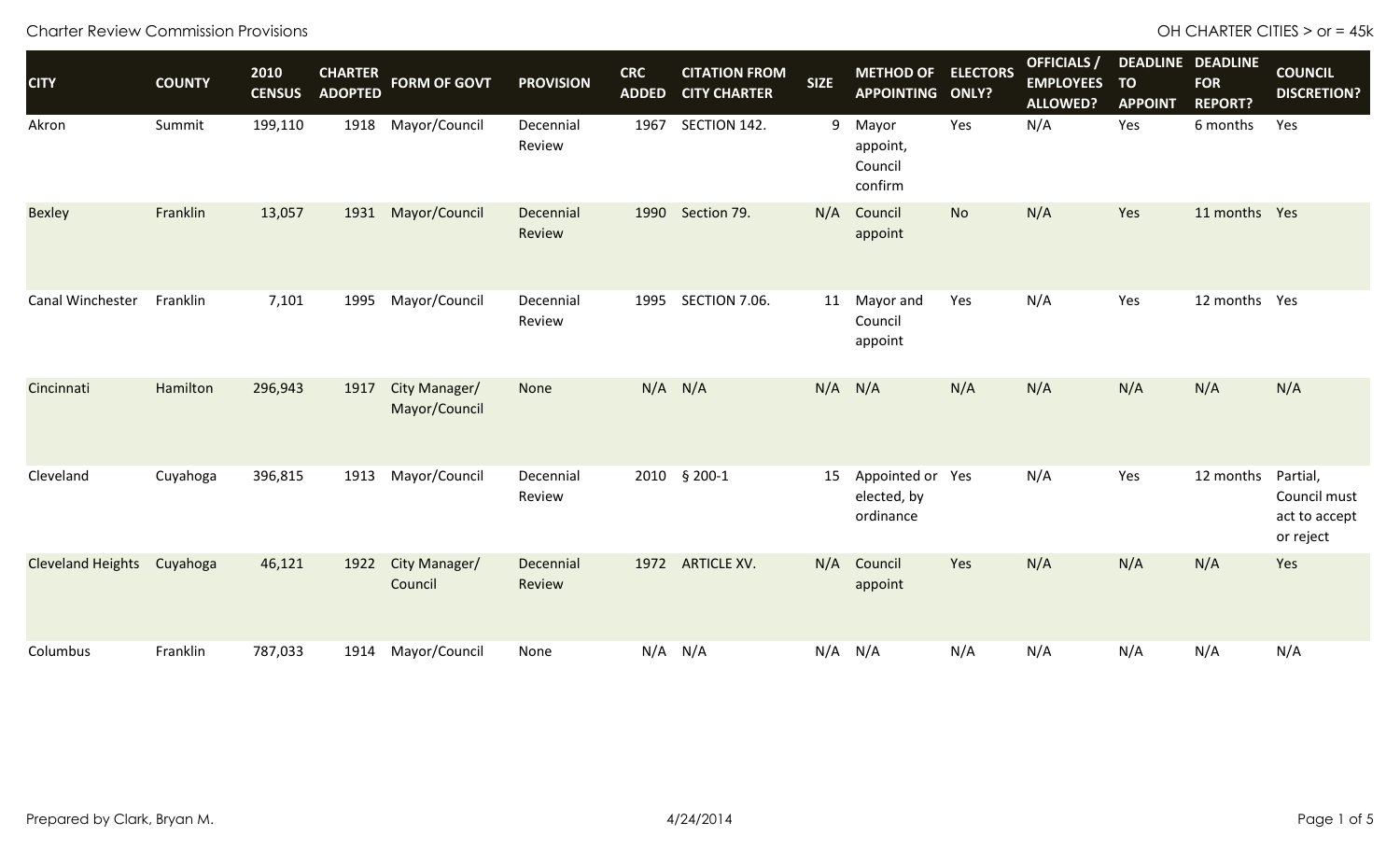Charter Review Commission Provisions **CHARTER CITIES** > or = 45k

| <b>CITY</b>                | <b>COUNTY</b>      | 2010<br><b>CENSUS</b> | <b>CHARTER</b><br><b>ADOPTED</b> | <b>FORM OF GOVT</b>                   | <b>PROVISION</b>       | <b>CRC</b><br><b>ADDED</b> | <b>CITATION FROM</b><br><b>CITY CHARTER</b> | <b>SIZE</b> | <b>METHOD OF ELECTORS</b><br>APPOINTING ONLY? |     | <b>OFFICIALS</b> /<br><b>EMPLOYEES</b><br><b>ALLOWED?</b> | <b>TO</b><br><b>APPOINT</b> | <b>DEADLINE DEADLINE</b><br><b>FOR</b><br><b>REPORT?</b> | <b>COUNCIL</b><br><b>DISCRETION?</b>                   |
|----------------------------|--------------------|-----------------------|----------------------------------|---------------------------------------|------------------------|----------------------------|---------------------------------------------|-------------|-----------------------------------------------|-----|-----------------------------------------------------------|-----------------------------|----------------------------------------------------------|--------------------------------------------------------|
| Cuyahoga Falls             | Summit             | 49,652                | 1959                             | Mayor/Council                         | Quinquennial<br>Review |                            | 1986 ARTICLE XI.                            |             | 7 Mayor<br>appoint,<br>Council<br>confirm     | Yes | <b>No</b>                                                 | Yes                         | 8 months                                                 | Yes                                                    |
| Dayton                     | Montgomery 141,527 |                       | 1913                             | City Manager/<br>Mayor/<br>Commission | None                   | N/A                        | N/A                                         |             | $N/A$ $N/A$                                   | N/A | N/A                                                       | N/A                         | N/A                                                      | N/A                                                    |
| <b>Dublin</b>              | Franklin           | 41,751                | 1913                             | City Manager/<br>Commission           | None                   | $N/A$ $N/A$                |                                             | $N/A$ $N/A$ |                                               | N/A | N/A                                                       | N/A                         | N/A                                                      | N/A                                                    |
| Elyria                     | Lorain             | 54,533                | 1965                             | Mayor/Council                         | Decennial<br>Review    | 1965                       | <b>SECTION 21.07.</b>                       |             | 5 Council<br>appoint                          | Yes | No                                                        | Yes                         | 12 months Yes                                            |                                                        |
| Euclid                     | Cuyahoga           | 48,920                | 1951                             | Mayor/Council                         | Octennial<br>Review    | 1976                       | <b>ARTICLE X,</b><br><b>SECTION 2.</b>      |             | 9 Mayor and<br>Council<br>appoint             | Yes | N/A                                                       | Yes                         | 24 months No                                             |                                                        |
| Gahanna                    | Franklin           | 33,248                | 1961                             | Mayor/Council                         | Quinquennial<br>Review | 1961                       | <b>ARTICLE XXII.</b>                        |             | 7 Mayor and<br>Council<br>appoint             | Yes | N/A                                                       | Yes                         | 7 months                                                 | No                                                     |
| Grandview Heights Franklin |                    | 6,536                 | 1931                             | Mayor/Council                         | Decennial<br>Review    |                            | 2000 SECTION 46.                            |             | 9 Council<br>appoint                          | Yes | <b>No</b>                                                 | Yes                         | 6 months                                                 | Partial,<br>Council must<br>act to accept<br>or reject |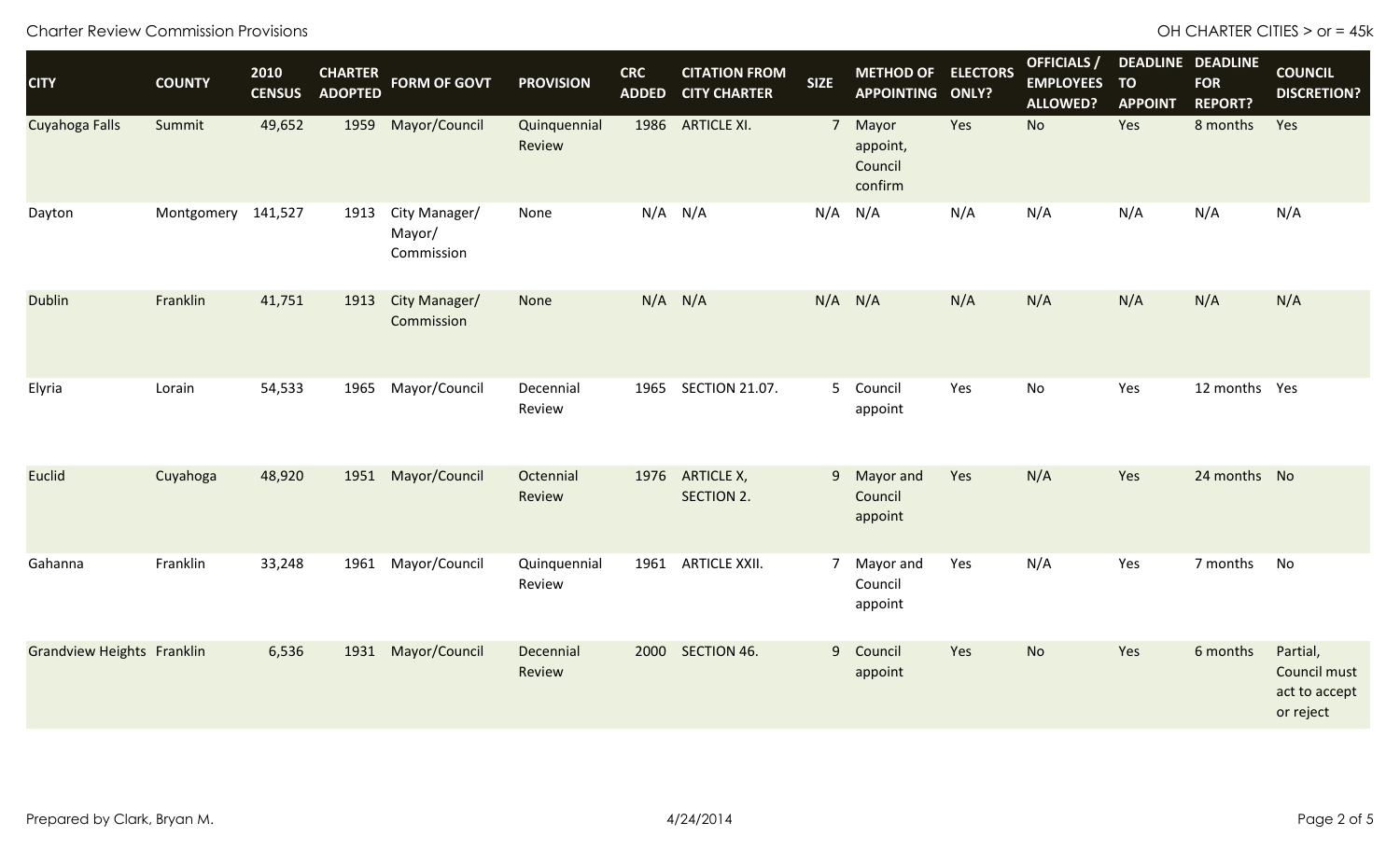Charter Review Commission Provisions **CHARTER CITIES** > or = 45k

| <b>CITY</b>       | <b>COUNTY</b> | 2010<br><b>CENSUS</b> | <b>CHARTER</b><br><b>ADOPTED</b> | <b>FORM OF GOVT</b>      | <b>PROVISION</b>       | <b>CRC</b><br><b>ADDED</b> | <b>CITATION FROM</b><br><b>CITY CHARTER</b> | <b>SIZE</b>    | <b>METHOD OF ELECTORS</b><br><b>APPOINTING ONLY?</b> |     | <b>OFFICIALS</b> /<br><b>EMPLOYEES</b><br><b>ALLOWED?</b> | <b>TO</b><br><b>APPOINT</b> | <b>DEADLINE DEADLINE</b><br><b>FOR</b><br><b>REPORT?</b> | <b>COUNCIL</b><br><b>DISCRETION?</b> |
|-------------------|---------------|-----------------------|----------------------------------|--------------------------|------------------------|----------------------------|---------------------------------------------|----------------|------------------------------------------------------|-----|-----------------------------------------------------------|-----------------------------|----------------------------------------------------------|--------------------------------------|
| <b>Grove City</b> | Franklin      | 35,575                | 1958                             | Mayor/Council            | None                   |                            | $N/A$ $N/A$                                 | $N/A$ $N/A$    |                                                      | N/A | N/A                                                       | N/A                         | N/A                                                      | N/A                                  |
| Groveport         | Franklin      | 5,363                 | 1990                             | Mayor/Council            | Decennial<br>Review    |                            | 1990 8.04.                                  | 5 <sup>1</sup> | Council<br>appoint                                   | Yes | N/A                                                       | Yes                         | 6 months                                                 | Yes                                  |
| Hamilton          | <b>Butler</b> | 62,477                | 1926                             | City Manager/<br>Council | Quinquennial<br>Review |                            | 2000 18.11.                                 | $9$ to<br>15   | Council<br>appoint                                   | Yes | N/A                                                       | Yes                         | No                                                       | Yes                                  |
| <b>Hilliard</b>   | Franklin      | 28,435                | 1963                             | Mayor/Council            | Decennial<br>Review    | 2009                       | <b>SECTION 12.07</b>                        | N/A            | Council<br>appoint                                   | N/A | N/A                                                       | N/A                         | <b>No</b>                                                | Yes                                  |
| Lakewood          | Cuyahoga      | 52,131                | 1913                             | Mayor/Council            | Decennial<br>Review    | 2000                       | <b>ARTICLE XXIII,</b><br><b>SECTION 8.</b>  |                | 9 Mayor and<br>Council<br>appoint                    | Yes | No                                                        | Yes                         | 6 months                                                 | Yes                                  |
| Mansfield         | Richland      | 47,821                | 1982                             | Mayor/Council            | Quadrennial<br>Review  | 1982                       | Section 14.02.                              | 9 <sup>°</sup> | Elected                                              | Yes | <b>No</b>                                                 | Yes                         | 9 months                                                 | No                                   |
| Mentor            | Lake          | 47,159                | 1960                             | City Manager/<br>Council | Decennial<br>Review    | 1960                       | <b>ARTICLE XII.</b>                         | 9              | Council<br>appoint                                   | Yes | N/A                                                       | Yes                         | 8 months                                                 | No                                   |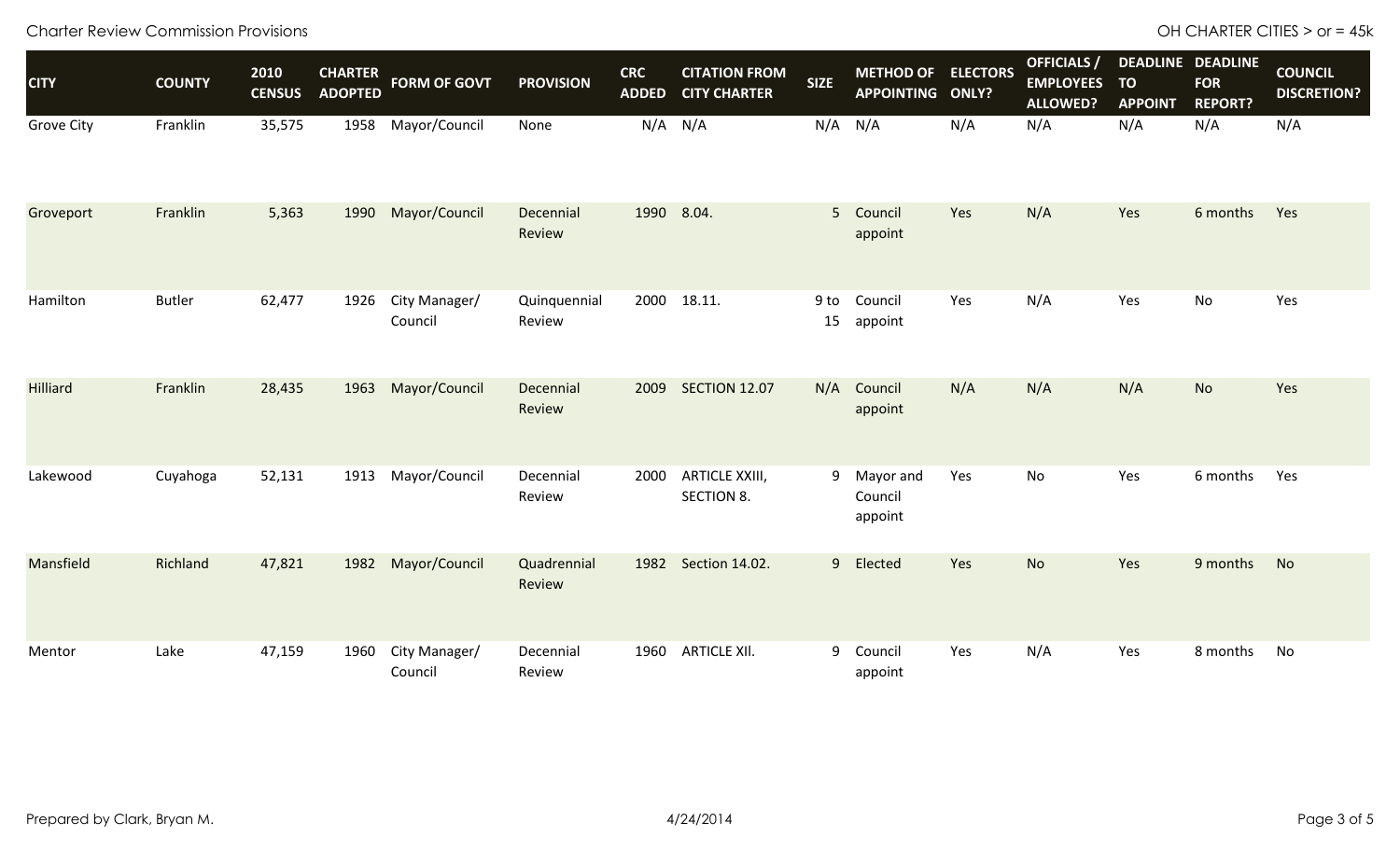Charter Review Commission Provisions **CHARTER CITIES** > or = 45k

| <b>CITY</b>            | <b>COUNTY</b> | 2010<br><b>CENSUS</b> | <b>CHARTER</b><br><b>ADOPTED</b> | <b>FORM OF GOVT</b>                   | <b>PROVISION</b>       | <b>CRC</b><br><b>ADDED</b> | <b>CITATION FROM</b><br><b>CITY CHARTER</b> | <b>SIZE</b> | <b>METHOD OF ELECTORS</b><br>APPOINTING ONLY? |     | <b>OFFICIALS</b> /<br><b>EMPLOYEES</b><br><b>ALLOWED?</b> | <b>TO</b><br><b>APPOINT</b> | <b>DEADLINE DEADLINE</b><br><b>FOR</b><br><b>REPORT?</b> | <b>COUNCIL</b><br><b>DISCRETION?</b>                   |
|------------------------|---------------|-----------------------|----------------------------------|---------------------------------------|------------------------|----------------------------|---------------------------------------------|-------------|-----------------------------------------------|-----|-----------------------------------------------------------|-----------------------------|----------------------------------------------------------|--------------------------------------------------------|
| Middletown             | <b>Butler</b> | 48,694                | 1913                             | City Manager/<br>Commission           | Decennial<br>Review    | 1972                       | <b>ARTICLE I, SECTION</b><br>5.             | N/A         | Council<br>appoint                            | Yes | N/A                                                       | Yes                         | No                                                       | Yes                                                    |
| New Albany             | Franklin      | 7,724                 | 1992                             | Mayor/Council/<br><b>City Manager</b> | Decennial<br>Review    | 2000                       | <b>ARTICLE XIII.</b>                        |             | 7 Council<br>appoint                          | Yes | No                                                        | Yes                         | 12 months Yes                                            |                                                        |
| Pickerington           | Fairfield     | 18,291                | 1980                             | Mayor/Council/<br><b>City Manager</b> | Decennial<br>Review    | 1980                       | <b>ARTICLE X SECTION</b><br>10.02.          |             | 7 Council<br>appoint                          | Yes | <b>No</b>                                                 | <b>No</b>                   | <b>No</b>                                                | Yes                                                    |
| Reynoldsburg           | Franklin      | 35,893                | 1979                             | Mayor/Council                         | Quinquennial<br>Review | 1979                       | SECTION 7.05                                |             | 5 Council<br>appoint                          | Yes | N/A                                                       | Yes                         | By<br>ordinance                                          | Partial,<br>Council may<br>not amend if<br>it votes to |
| Springfield            | Clark         | 60,608                | 1913                             | City Manager/<br>Commission           | None                   | N/A                        | N/A                                         |             | $N/A$ $N/A$                                   | N/A | N/A                                                       | N/A                         | N/A                                                      | N/A                                                    |
| Toledo                 | Lucas         | 287,208               | 1914                             | Mayor/Council                         | Standing<br>Review     | 1992                       | Section 239.                                |             | 15 Mayor<br>appoint,<br>Council<br>confirm    | Yes | N/A                                                       | Yes                         | No                                                       | Yes                                                    |
| <b>Upper Arlington</b> | Franklin      | 33771                 | 1919                             | City Manager/<br>Council              | Decennial<br>Review    | 1998                       | <b>Section XVIII</b>                        |             | 7 Council<br>appoint                          | Yes | N/A                                                       | Yes                         | N/A                                                      | Yes                                                    |